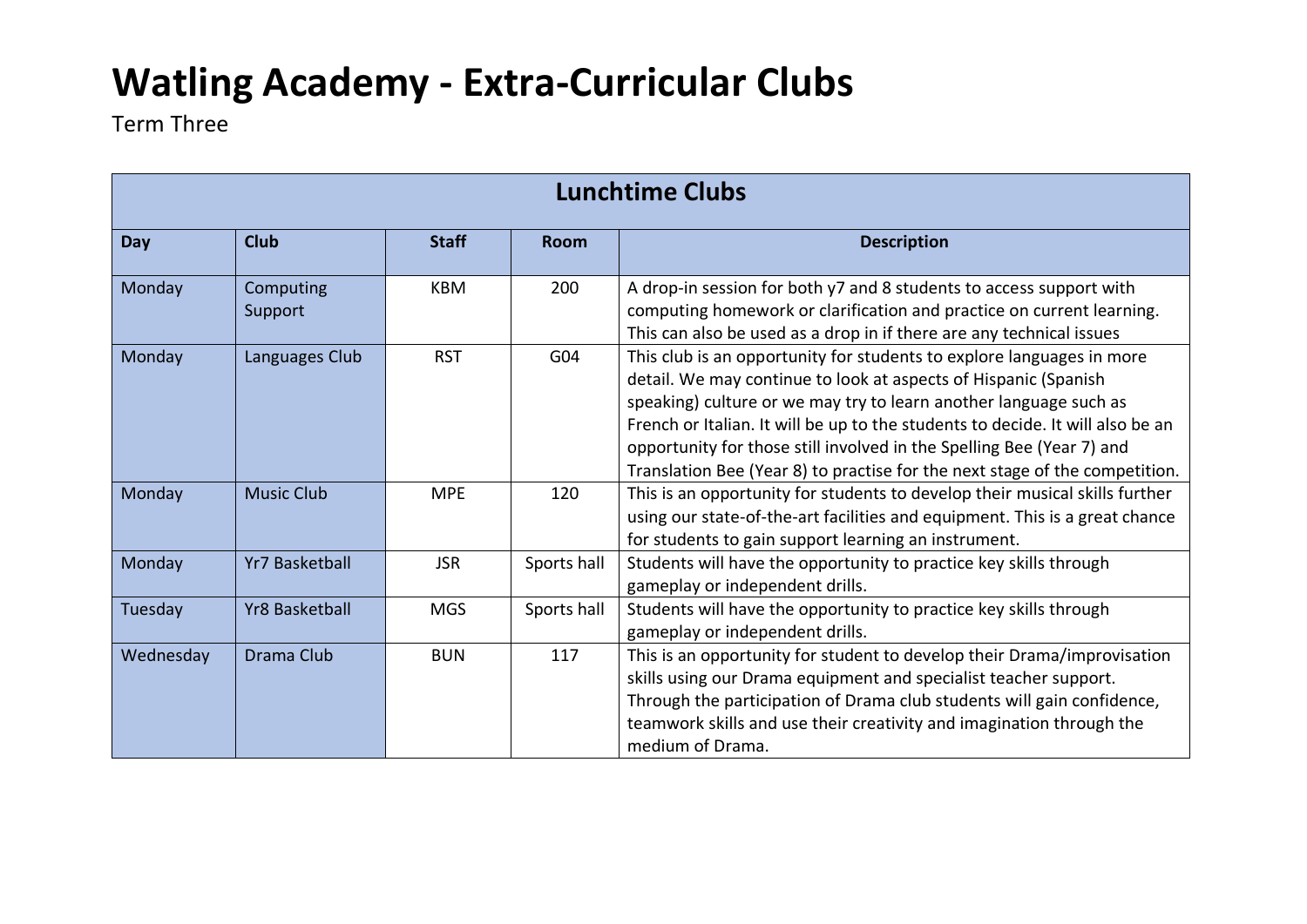# **Watling Academy - Extra-Curricular Clubs**

### Term Three

| Wednesday                          | Choir                | <b>MPE</b>   | 120         | This is an opportunity for students to develop their musical skills further<br>through singing as part of a group and gaining confidence as well as<br>improving voice and performing skills.                        |  |  |
|------------------------------------|----------------------|--------------|-------------|----------------------------------------------------------------------------------------------------------------------------------------------------------------------------------------------------------------------|--|--|
| Wednesday                          | <b>Badminton</b>     | <b>JSR</b>   | Sports hall | Students will have the opportunity to practice key skills through<br>gameplay.                                                                                                                                       |  |  |
| Thursday                           | Science support      | <b>KCS</b>   | 220         | A drop-in session for both y7 and 8 students to access support with<br>science homework or clarification and practice on current learning                                                                            |  |  |
| Thursday                           | <b>Yr8 Dodgeball</b> | <b>LSR</b>   | Sports hall | Students will have the opportunity to compete in dodgeball matches<br>against their peers.                                                                                                                           |  |  |
| Friday                             | <b>Art Club</b>      | <b>JHE</b>   | 112         | This club is an opportunity for students to develop and explore their art<br>skills using the art equipment and specialist teacher support. Students<br>will develop their creativity and imagination.               |  |  |
| Friday                             | <b>Yr7 Dodgeball</b> | ASI          | Sports hall | Students will have the opportunity to compete in dodgeball matches<br>against their peers.                                                                                                                           |  |  |
| Friday                             | Film Club Year 8     | <b>FWL</b>   | 204         | This is an opportunity for students to spend their lunchtime watching a<br>movie and discussing it with their peers. We are currently working<br>through the Marvel movies.                                          |  |  |
| After School Clubs - 3:15pm-4:30pm |                      |              |             |                                                                                                                                                                                                                      |  |  |
| Day                                | <b>Club</b>          | <b>Staff</b> | <b>Room</b> | <b>Description</b>                                                                                                                                                                                                   |  |  |
| Tuesday                            | Lego Club            | FWL/GHN/KBM  | Year 7-203  | To work on programming a robot to complete a lego map and compete<br>in the First Lego League. Students have the chance to work together as<br>a group to problem solve and create their own robot using lego.       |  |  |
| Tuesday                            | Basketball - Year 7  | Coach        | Sports Hall | Students will have the opportunity to develop the key skills of<br>basketball, such as passing, dribbling, shooting and defence. These skills<br>will be developed through individual practise, drills and games.pit |  |  |